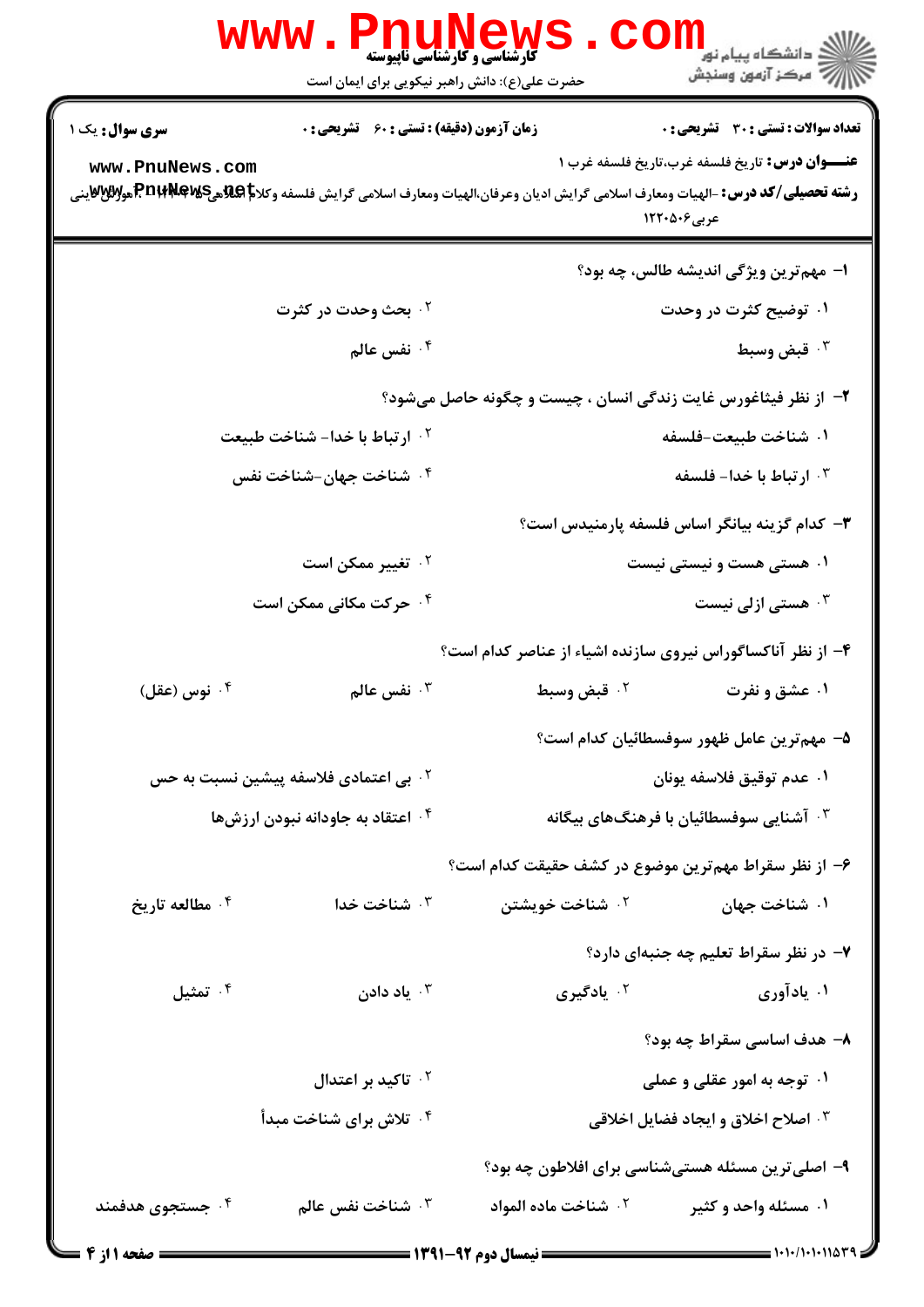|                            | <b>WWW</b><br><b>کّارشناسی و کارشناسی ناپیوسته</b><br>حضرت علی(ع): دانش راهبر نیکویی برای ایمان است                                |                                                                    | ≦ دانشگاه پيام نو <mark>ر</mark><br>رآ مرکز آزمون وسنجش |
|----------------------------|------------------------------------------------------------------------------------------------------------------------------------|--------------------------------------------------------------------|---------------------------------------------------------|
| <b>سری سوال :</b> ۱ یک     | <b>زمان آزمون (دقیقه) : تستی : 60 ٪ تشریحی : 0</b>                                                                                 |                                                                    | تعداد سوالات : تستي : 30 ٪ تشريحي : 0                   |
| www.PnuNews.com            | <b>رشته تحصیلی/کد درس: ا</b> لهیات ومعارف اسلامی گرایش ادیان وعرفان،الهیات ومعارف اسلامی گرایش فلسفه وکلامGIPLA و FiruANewSور تاین | عربی400012                                                         | <b>عنـــوان درس:</b> تاریخ فلسفه غرب،تاریخ فلسفه غرب ۱  |
|                            |                                                                                                                                    | ∙ا− از دیدگاه افلاطون، پایان سیر و سلوک فیلسوف کدام گزینه است؟     |                                                         |
|                            | <sup>۲.</sup> شناخت سلسله مراتب هستی                                                                                               |                                                                    | ۰۱ دیدار خپر                                            |
|                            | ۰۴ تلاش در جهت اجرای اخلاق عملی                                                                                                    | ۰۳ شناخت مبانی اخلاق نظری                                          |                                                         |
|                            |                                                                                                                                    | 11– مهم ترین نظریه هستیشناسانه افلاطون چیست؟                       |                                                         |
|                            | اعتقاد به عالم مثل $\cdot$ ۲                                                                                                       |                                                                    | ۰۱ توجه به سعادت اخروی                                  |
|                            | ۰۴ درک رابطه میان معرفت و فضیلت                                                                                                    |                                                                    | ی اعتنایی به دنیا $\cdot^{\texttt{w}}$                  |
|                            | ۱۲- از نظر افلاطون شناخت ایدهها و اصول و مبانی اشیاء در کدام مرتبه از مراتب شناخت حاصل میشود؟                                      |                                                                    |                                                         |
| ۰ <sup>۴</sup> مرتبه پایین | مرتبه استدلال $\cdot^{\mathsf{T}}$                                                                                                 | ۰ <sup>۲</sup> مرتبه علم                                           | ۰۱ مرتبه احساس                                          |
|                            |                                                                                                                                    | ۱۳– از دیدگاه افلاطون شرط جامعه ایدهال کدام است؟                   |                                                         |
|                            | <sup>۲</sup> ۰ حاکم از طبقه فرمانروایان باشد                                                                                       |                                                                    | ۰۱ حاکم شدن فلسفه                                       |
|                            | ۰۴ حاكم شدن فيلسوف                                                                                                                 |                                                                    | ۰۳ آگاه شدن افراد جامعه به نقش عقل                      |
|                            |                                                                                                                                    | ۱۴– کدام گزینه بیانگر دلیل بر بقای نفس از دیدگاه افلاطون است؟      |                                                         |
|                            | ۰ <sup>۲</sup> مرکب بودن نفس                                                                                                       | ۰۱ نظریه یادگیری                                                   |                                                         |
| ۰۴ هبوط نفس به این عام     |                                                                                                                                    | ۰ <sup>۳</sup> بهره مندی نفس از ایده حیات                          |                                                         |
|                            |                                                                                                                                    | ۱۵– به عقیده افلاطون کدام نوع حکومت در زمان جنگ، کارآیی دارد؟      |                                                         |
| ۰۴ مردم سالار              | ۰۳ اشراف                                                                                                                           | ۰۲ متفاخران                                                        | ۰۱ ثروتمندان                                            |
|                            |                                                                                                                                    | ۱۶– ارسطو در کدام اثر خود شروط درستی استدلال را بیان میکند؟        |                                                         |
| ۰۴ عبارات                  | ۰۳ مقولات                                                                                                                          | ۰ <sup>۲</sup> تحلیلات اولی                                        | ۰۱ تحلیلات ثانیه                                        |
|                            |                                                                                                                                    | ۱۷– به کدام دلیل ارسطو در شناخت شناسی طرفدار اصالت واقع است؟       |                                                         |
|                            |                                                                                                                                    | ۰۱ زیرا به عقیده وی ، فکر ، اصالت معنی را در می یابد               |                                                         |
|                            |                                                                                                                                    | <sup>7</sup> · زيرا به عقيده ارسطو فكر، واقعيت اشياء را در مي يابد |                                                         |
|                            |                                                                                                                                    | <b>۳ . تا مخالفت خود را با سوفسطائیان اثبات کند</b>                |                                                         |
|                            |                                                                                                                                    |                                                                    | ۰۴ زیرا وی به اصالت نسبیت معتقد بود                     |
|                            |                                                                                                                                    |                                                                    |                                                         |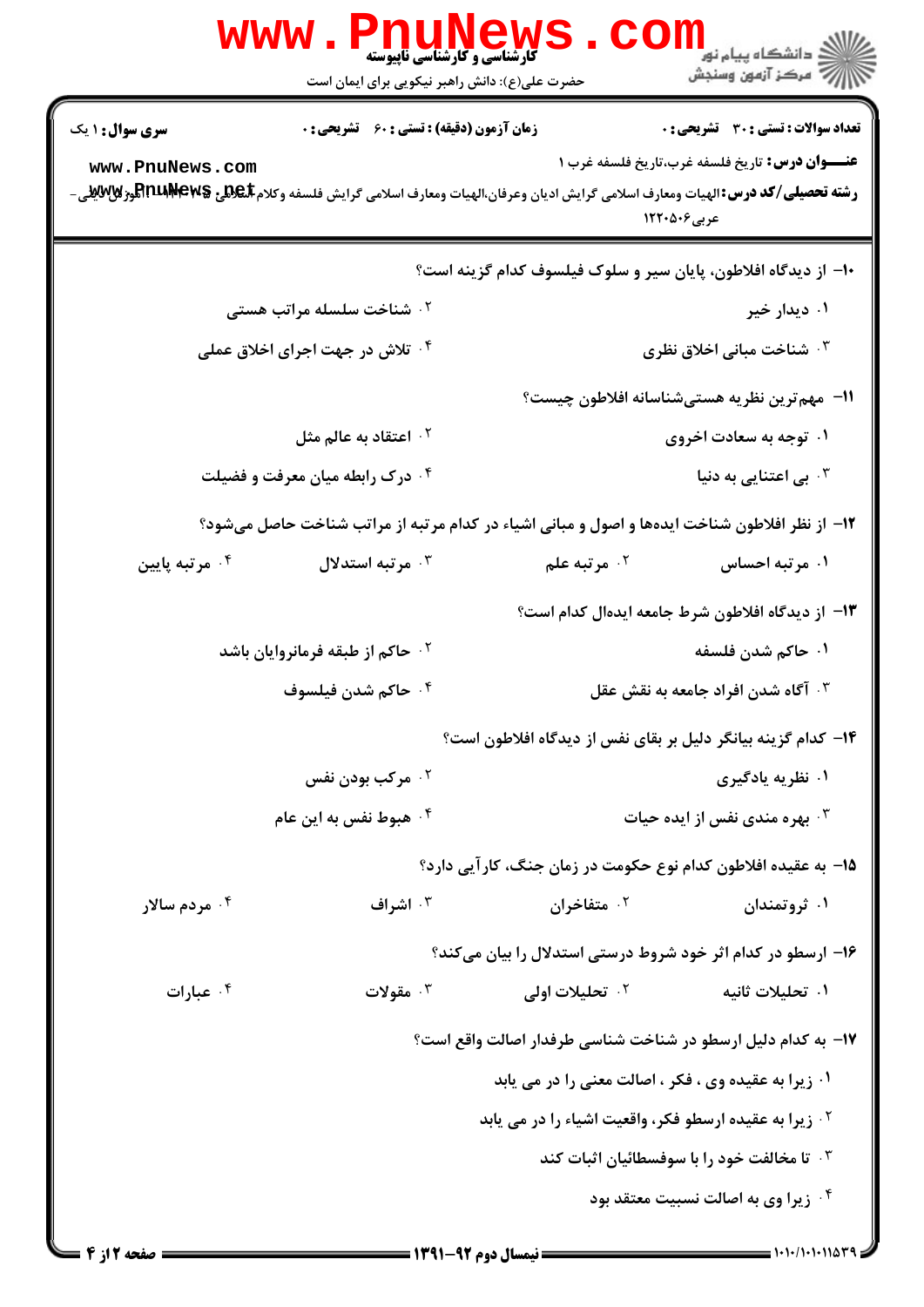| <b>زمان آزمون (دقیقه) : تستی : 60 ٪ تشریحی : 0</b><br>تعداد سوالات : تستي : 30 ٪ تشريحي : 0<br><b>سری سوال : ۱ یک</b><br><b>عنـــوان درس:</b> تاریخ فلسفه غرب،تاریخ فلسفه غرب ۱<br>www.PnuNews.com<br><b>رشته تحصیلی/کد درس: ا</b> لهیات ومعارف اسلامی گرایش ادیان وعرفان،الهیات ومعارف اسلامی گرایش فلسفه وکلامGIPLA و Fil<br>استه تحصیلی/کد درس: الهیات ومعارف اسلامی گرایش ادیان وعرفان،الهیات ومعارف اسلامی گرایش فلسفه وکلامGIPLA و الم<br>عربی40012<br>۱۸– معروف ترین برهان ارسطو در اثبات وجود خدا کدام است؟<br>۰۴ فطرت<br>۰۳ حرکت<br><b>10 امکان و وجوب</b><br>۰۱ نظم<br>۱۹- از دیدگاه ارسطو بالاترین درجه نفس کدام است؟<br>نفس جمادی $\cdot$ ۴<br>نفس انسانی $\cdot^{\mathsf{y}}$<br>۰ <sup>۲</sup> نفس حیوانی<br>۰۱ نفس نباتی<br>+۲- ارسطو کدام مقوله را " میل سنجیده به اموری که در توانایی ماست" تعریف میکند؟<br>ا لذت $\cdot$<br>۰۴ عدالت<br>۰۲ فضیلت میشود. در <mark>ناست با ت</mark><br>۰۱ اراده<br><b>۲۱</b> - فلسفه اخلاق اپیکوری بر کدام اصل استوار است؟<br>۰۴ فضیلت گرایی<br>بی نیازی از دیگران $\cdot^{\texttt{w}}$<br>۰ <sup>۲</sup> لذت گرایی<br>۰۱ عقل گرایی<br>۲۲– مکتب شکاکان با کدام عقاید کدامیک از مکتبهای زیر همخوانی دارد؟<br>۰۴ نوافلاطونیان<br>۰ <sup>۲</sup> اپیکوریان<br>۰۱ کلبیان<br>سوفسطائيان $\cdot^{\mathsf{y}}$<br>۲۳– افلوطین اولین موجودی را که از احد بوجود می آید چه می نامد؟<br>$5 - 3$ عقل<br>۰۱ نفس کامل<br>۰ <sup>۴</sup> طبیعت<br>ا عالم محسوس و مادی $\cdot$<br>۲۴− منظور افلوطین از دیالکتیک کدام است؟<br>۰۱ استدلال عقلی و منطقی<br><b>گ نوعی شهود و علم باطنی و سیر درونی</b><br>۰ <sup>۴</sup> گفتگوی دو طرفه<br>دانش رياضي $\cdot^{\mathsf{y}}$<br>۲۵- اصلی ترین ویژگی فلسفه در قرون وسطی کدام است؟<br><b>10 غفلت از علوم تجربی</b><br>۰۱ توجه به مسائل دنیوی<br>۰۴ توجه فراوان به علوم تجربی<br>ييوند فلسفه با مسيحيت $\cdot^{\mathsf{v}}$<br>۲۶- در تفکر مسیحی کدامیک از اناجیل از جهت عقیدتی و فلسفی اهمیت بیشتری دارد؟<br>۰۴ لوقا<br>مرقس $\cdot$ ۳<br><sup>۲.</sup> متى<br>۰۱ يوحنا<br>٢٧- به عقيده اگوستين منشأ و سرچشمه اختيار آدمي كدام است؟ | <b>WWW</b><br><b>کارشناسی و کارشناسی ناپیوسته</b><br>حضرت علی(ع): دانش راهبر نیکویی برای ایمان است | ڪ دانشڪاه پيا <sub>م</sub> نور<br><mark>∕</mark> 7 مرڪز آزمون وسنڊش |
|-------------------------------------------------------------------------------------------------------------------------------------------------------------------------------------------------------------------------------------------------------------------------------------------------------------------------------------------------------------------------------------------------------------------------------------------------------------------------------------------------------------------------------------------------------------------------------------------------------------------------------------------------------------------------------------------------------------------------------------------------------------------------------------------------------------------------------------------------------------------------------------------------------------------------------------------------------------------------------------------------------------------------------------------------------------------------------------------------------------------------------------------------------------------------------------------------------------------------------------------------------------------------------------------------------------------------------------------------------------------------------------------------------------------------------------------------------------------------------------------------------------------------------------------------------------------------------------------------------------------------------------------------------------------------------------------------------------------------------------------------------------------------------------------------------------------------------------------------------------------------------------------------------------------------------------------------------------------------------------------------------------|----------------------------------------------------------------------------------------------------|---------------------------------------------------------------------|
|                                                                                                                                                                                                                                                                                                                                                                                                                                                                                                                                                                                                                                                                                                                                                                                                                                                                                                                                                                                                                                                                                                                                                                                                                                                                                                                                                                                                                                                                                                                                                                                                                                                                                                                                                                                                                                                                                                                                                                                                             |                                                                                                    |                                                                     |
|                                                                                                                                                                                                                                                                                                                                                                                                                                                                                                                                                                                                                                                                                                                                                                                                                                                                                                                                                                                                                                                                                                                                                                                                                                                                                                                                                                                                                                                                                                                                                                                                                                                                                                                                                                                                                                                                                                                                                                                                             |                                                                                                    |                                                                     |
|                                                                                                                                                                                                                                                                                                                                                                                                                                                                                                                                                                                                                                                                                                                                                                                                                                                                                                                                                                                                                                                                                                                                                                                                                                                                                                                                                                                                                                                                                                                                                                                                                                                                                                                                                                                                                                                                                                                                                                                                             |                                                                                                    |                                                                     |
|                                                                                                                                                                                                                                                                                                                                                                                                                                                                                                                                                                                                                                                                                                                                                                                                                                                                                                                                                                                                                                                                                                                                                                                                                                                                                                                                                                                                                                                                                                                                                                                                                                                                                                                                                                                                                                                                                                                                                                                                             |                                                                                                    |                                                                     |
|                                                                                                                                                                                                                                                                                                                                                                                                                                                                                                                                                                                                                                                                                                                                                                                                                                                                                                                                                                                                                                                                                                                                                                                                                                                                                                                                                                                                                                                                                                                                                                                                                                                                                                                                                                                                                                                                                                                                                                                                             |                                                                                                    |                                                                     |
|                                                                                                                                                                                                                                                                                                                                                                                                                                                                                                                                                                                                                                                                                                                                                                                                                                                                                                                                                                                                                                                                                                                                                                                                                                                                                                                                                                                                                                                                                                                                                                                                                                                                                                                                                                                                                                                                                                                                                                                                             |                                                                                                    |                                                                     |
|                                                                                                                                                                                                                                                                                                                                                                                                                                                                                                                                                                                                                                                                                                                                                                                                                                                                                                                                                                                                                                                                                                                                                                                                                                                                                                                                                                                                                                                                                                                                                                                                                                                                                                                                                                                                                                                                                                                                                                                                             |                                                                                                    |                                                                     |
|                                                                                                                                                                                                                                                                                                                                                                                                                                                                                                                                                                                                                                                                                                                                                                                                                                                                                                                                                                                                                                                                                                                                                                                                                                                                                                                                                                                                                                                                                                                                                                                                                                                                                                                                                                                                                                                                                                                                                                                                             |                                                                                                    |                                                                     |
|                                                                                                                                                                                                                                                                                                                                                                                                                                                                                                                                                                                                                                                                                                                                                                                                                                                                                                                                                                                                                                                                                                                                                                                                                                                                                                                                                                                                                                                                                                                                                                                                                                                                                                                                                                                                                                                                                                                                                                                                             |                                                                                                    |                                                                     |
|                                                                                                                                                                                                                                                                                                                                                                                                                                                                                                                                                                                                                                                                                                                                                                                                                                                                                                                                                                                                                                                                                                                                                                                                                                                                                                                                                                                                                                                                                                                                                                                                                                                                                                                                                                                                                                                                                                                                                                                                             |                                                                                                    |                                                                     |
|                                                                                                                                                                                                                                                                                                                                                                                                                                                                                                                                                                                                                                                                                                                                                                                                                                                                                                                                                                                                                                                                                                                                                                                                                                                                                                                                                                                                                                                                                                                                                                                                                                                                                                                                                                                                                                                                                                                                                                                                             |                                                                                                    |                                                                     |
|                                                                                                                                                                                                                                                                                                                                                                                                                                                                                                                                                                                                                                                                                                                                                                                                                                                                                                                                                                                                                                                                                                                                                                                                                                                                                                                                                                                                                                                                                                                                                                                                                                                                                                                                                                                                                                                                                                                                                                                                             |                                                                                                    |                                                                     |
|                                                                                                                                                                                                                                                                                                                                                                                                                                                                                                                                                                                                                                                                                                                                                                                                                                                                                                                                                                                                                                                                                                                                                                                                                                                                                                                                                                                                                                                                                                                                                                                                                                                                                                                                                                                                                                                                                                                                                                                                             |                                                                                                    |                                                                     |
|                                                                                                                                                                                                                                                                                                                                                                                                                                                                                                                                                                                                                                                                                                                                                                                                                                                                                                                                                                                                                                                                                                                                                                                                                                                                                                                                                                                                                                                                                                                                                                                                                                                                                                                                                                                                                                                                                                                                                                                                             |                                                                                                    |                                                                     |
|                                                                                                                                                                                                                                                                                                                                                                                                                                                                                                                                                                                                                                                                                                                                                                                                                                                                                                                                                                                                                                                                                                                                                                                                                                                                                                                                                                                                                                                                                                                                                                                                                                                                                                                                                                                                                                                                                                                                                                                                             |                                                                                                    |                                                                     |
|                                                                                                                                                                                                                                                                                                                                                                                                                                                                                                                                                                                                                                                                                                                                                                                                                                                                                                                                                                                                                                                                                                                                                                                                                                                                                                                                                                                                                                                                                                                                                                                                                                                                                                                                                                                                                                                                                                                                                                                                             |                                                                                                    |                                                                     |
|                                                                                                                                                                                                                                                                                                                                                                                                                                                                                                                                                                                                                                                                                                                                                                                                                                                                                                                                                                                                                                                                                                                                                                                                                                                                                                                                                                                                                                                                                                                                                                                                                                                                                                                                                                                                                                                                                                                                                                                                             |                                                                                                    |                                                                     |
|                                                                                                                                                                                                                                                                                                                                                                                                                                                                                                                                                                                                                                                                                                                                                                                                                                                                                                                                                                                                                                                                                                                                                                                                                                                                                                                                                                                                                                                                                                                                                                                                                                                                                                                                                                                                                                                                                                                                                                                                             |                                                                                                    |                                                                     |
|                                                                                                                                                                                                                                                                                                                                                                                                                                                                                                                                                                                                                                                                                                                                                                                                                                                                                                                                                                                                                                                                                                                                                                                                                                                                                                                                                                                                                                                                                                                                                                                                                                                                                                                                                                                                                                                                                                                                                                                                             |                                                                                                    |                                                                     |
|                                                                                                                                                                                                                                                                                                                                                                                                                                                                                                                                                                                                                                                                                                                                                                                                                                                                                                                                                                                                                                                                                                                                                                                                                                                                                                                                                                                                                                                                                                                                                                                                                                                                                                                                                                                                                                                                                                                                                                                                             |                                                                                                    |                                                                     |
|                                                                                                                                                                                                                                                                                                                                                                                                                                                                                                                                                                                                                                                                                                                                                                                                                                                                                                                                                                                                                                                                                                                                                                                                                                                                                                                                                                                                                                                                                                                                                                                                                                                                                                                                                                                                                                                                                                                                                                                                             |                                                                                                    |                                                                     |
|                                                                                                                                                                                                                                                                                                                                                                                                                                                                                                                                                                                                                                                                                                                                                                                                                                                                                                                                                                                                                                                                                                                                                                                                                                                                                                                                                                                                                                                                                                                                                                                                                                                                                                                                                                                                                                                                                                                                                                                                             |                                                                                                    |                                                                     |
|                                                                                                                                                                                                                                                                                                                                                                                                                                                                                                                                                                                                                                                                                                                                                                                                                                                                                                                                                                                                                                                                                                                                                                                                                                                                                                                                                                                                                                                                                                                                                                                                                                                                                                                                                                                                                                                                                                                                                                                                             |                                                                                                    |                                                                     |
|                                                                                                                                                                                                                                                                                                                                                                                                                                                                                                                                                                                                                                                                                                                                                                                                                                                                                                                                                                                                                                                                                                                                                                                                                                                                                                                                                                                                                                                                                                                                                                                                                                                                                                                                                                                                                                                                                                                                                                                                             |                                                                                                    |                                                                     |
| ۰۳ عقل $\cdot$<br>۰۴ خداوند<br>۰۲ غريزه<br>۰۱ طبیعت<br>==== 1.1./1.1.11403<br><b>ـــ صفحه 2 از 4</b>                                                                                                                                                                                                                                                                                                                                                                                                                                                                                                                                                                                                                                                                                                                                                                                                                                                                                                                                                                                                                                                                                                                                                                                                                                                                                                                                                                                                                                                                                                                                                                                                                                                                                                                                                                                                                                                                                                        |                                                                                                    |                                                                     |